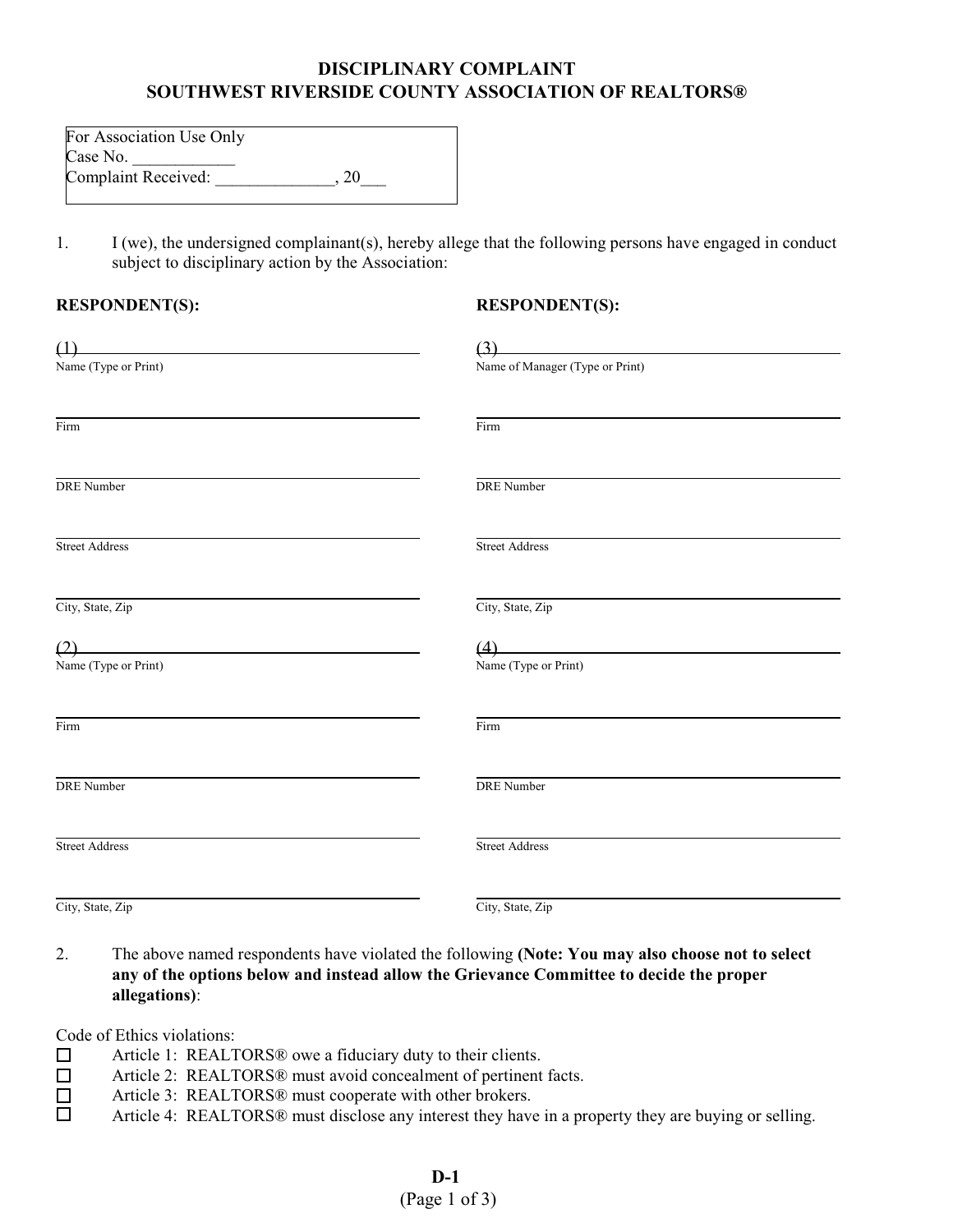- $\Box$  Article 5: REALTORS® must disclose any contemplated interest they have in property for which they are providing professional services.
- G Article 6: REALTORS® cannot accept profit on expenditures made for their client or recommendations to their client without disclosure.
- G Article 7: REALTORS® must disclose and obtain consent to accept compensation from more than one party.
- $\Box$  Article 8: REALTORS<sup>®</sup> must keep a trust account for clients' funds.
- $\Box$  Article 9: REALTORS® must ensure that all agreements are in writing and clear.
- G Article 10: REALTORS® must not discriminate in their business on the basis of race, color, religion, sex, handicap, familial status or native origin.
- □ Article 11: REALTORS<sup>®</sup> must provide competent service.
- $\Box$  Article 12: REALTORS<sup>®</sup> must be honest in their real estate communications and present a true picture in advertising.
- □ Article 13: REALTORS<sup>®</sup> must not engage in the unauthorized practice of law.<br>□ Article 14: REALTORS® must cooperate in professional standards proceedings
	- Article 14: REALTORS® must cooperate in professional standards proceedings.
- $\Box$  Article 15: REALTORS<sup>®</sup> must not knowingly lie about competitors.<br>  $\Box$  Article 16: REALTORS<sup>®</sup> must not interfere with the exclusive repres
- Article 16: REALTORS<sup>®</sup> must not interfere with the exclusive representation agreements of other REALTORS®.
- $\Box$  Article 17; REALTORS<sup>®</sup> must arbitrate contractual disputes and certain non-contractual disputes arising out of the real estate business.
- G Section(s) \_\_\_\_\_\_\_\_\_\_\_\_\_\_\_\_\_\_\_\_\_\_\_\_\_\_\_\_\_\_\_\_ of the MLS Rules and Regulations.
- $\Box$  Other membership duty as set forth in the bylaws of the Association (specify):
- 3. The facts and circumstances supporting the above allegation(s) are detailed in the attached statement marked "Exhibit 1," which is hereby incorporated by reference and made part of this complaint.
- 4. I am informed that the named respondent(s) are current REALTOR® members of the Association and/or participants/subscribers in the MLS or that the property at issue is located within the jurisdiction of this Association.
- 5. Date of knowledge of alleged misconduct is \_\_\_\_\_\_\_\_\_\_\_\_\_\_\_\_. This complaint, meeting all filing requirements, must be filed within 180 calendar days after the facts constituting alleged misconduct could have been known in the exercise of reasonable diligence or 180 days after the conclusion of the transaction or event, whichever is later.
- 6. Are the circumstances giving rise to this complaint, or the respondents in this case, involved in a civil or criminal proceeding or in any proceeding before a governmental agency?  $YES \Box NO \Box If you answered yes, please attach a written statement of explanation.$
- 7. Have you filed, or do you plan to file a similar or related complaint with another Association of REALTORS®?  $YES \Box NO \Box If you answered yes, please attach a written statement of explanation.$
- 8. I understand there will be a recording of any full disciplinary hearing. I understand that the recording is subject to the rules of confidentiality and is made solely for the purpose of a Review by the Association Board of Directors, if one is requested.

\_\_\_\_\_\_\_\_\_\_\_\_\_\_\_\_\_\_\_\_\_\_\_\_\_\_\_\_\_\_\_\_\_\_\_\_\_\_\_\_\_\_\_\_\_\_\_\_\_\_\_\_\_\_\_\_\_\_\_\_\_\_\_\_\_\_\_\_\_\_\_\_\_\_\_\_\_\_ \_\_\_\_\_\_\_\_\_\_\_\_\_\_\_\_\_\_\_\_\_\_\_\_\_\_\_\_\_\_\_\_\_\_\_\_\_\_\_\_\_\_\_\_\_\_\_\_\_\_\_\_\_\_\_\_\_\_\_\_\_\_\_\_\_\_\_\_\_\_\_\_\_\_\_\_\_\_ \_\_\_\_\_\_\_\_\_\_\_\_\_\_\_\_\_\_\_\_\_\_\_\_\_\_\_\_\_\_\_\_\_\_\_\_\_\_\_\_\_\_\_\_\_\_\_\_\_\_\_\_\_\_\_\_\_\_\_\_\_\_\_\_\_\_\_\_\_\_\_\_\_\_\_\_\_\_

9. I will be represented by an attorney, whose name address, telephone number, and email address are: